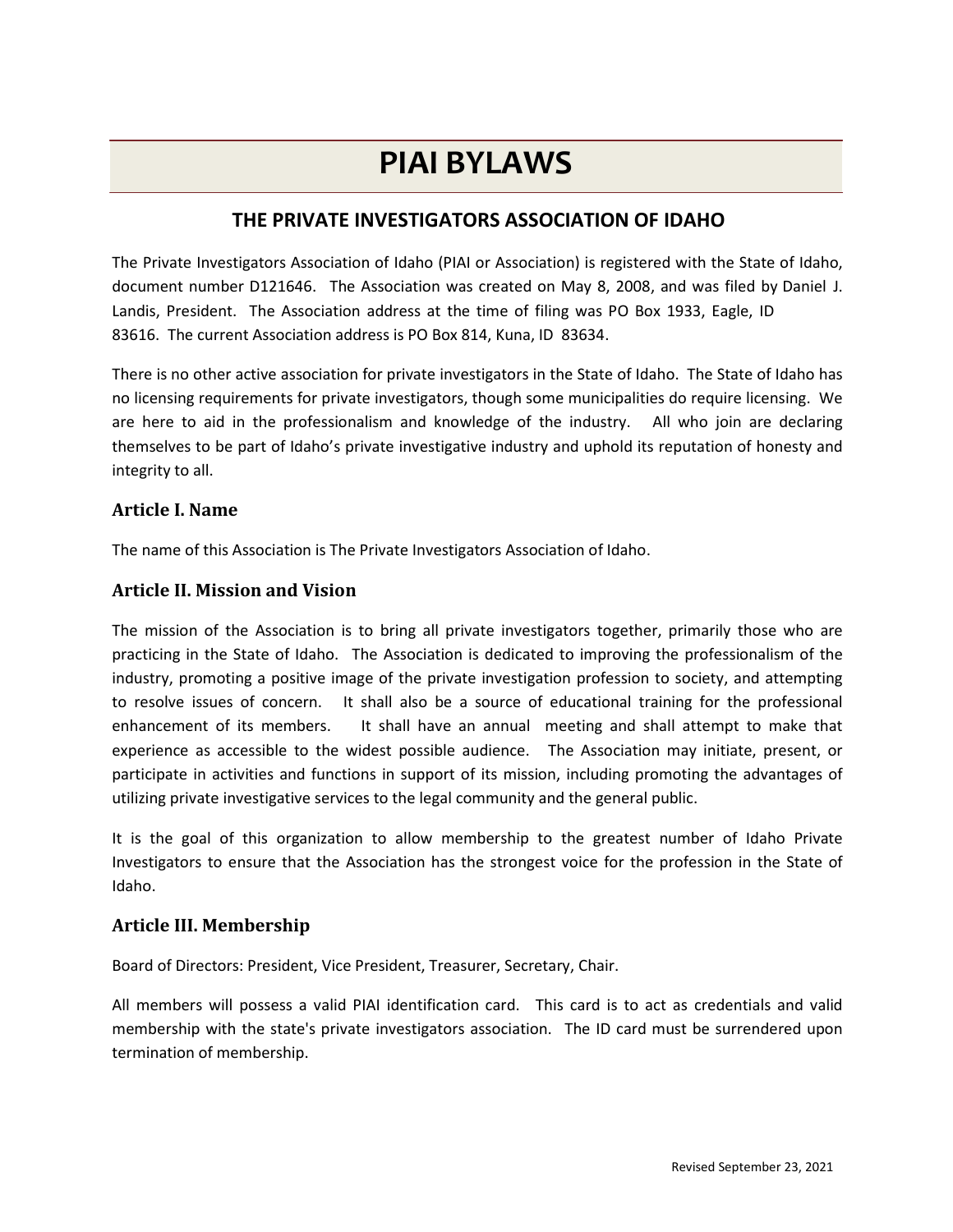The Association shall have the following categories of membership: Active, Associate, Affiliate, Honorary, and Student/Retired. The Board of Directors may upon a majority vote establish additional membership categories and the criteria for same.

#### Charter Member

At the inception of this Association, a limited number of charter memberships were made available at a special fee, which granted the privilege of using the designation "Charter Member." Each Charter Member met all of the requirements of an Active Member. Charter memberships are no longer available. No dues or assessments shall apply to this membership category. Currently, there are three (3) Charter Members. $<sup>1</sup>$ </sup>

#### Active Member

Individuals and business entities currently operating an investigation agency within the State of Idaho shall be eligible to become an Active Member of the Association.

#### Associate Member

Individuals and business entities and other state associations holding similar licenses from other states, jurisdictions, or countries including individuals in any recognized form of private investigation or related industry shall be eligible to become an Associate Member of the Association.

#### Affiliate Member

Individuals, suppliers, or business entities in allied fields or support services shall be eligible to become an Affiliate Member of the Association.

#### Honorary Member

An Honorary Membership may be granted by the Board of Directors by majority vote. Honorary Membership carries no privileges of membership except as may be granted by the Board of Directors. No dues or assessments shall apply to this membership category. An Honorary Membership may be revoked by a majority vote of the Board of Directors.

#### Student Member

The Board of Directors recognizes and applauds those persons who are currently enrolled in or otherwise attending or participating in recognized educational facilities, training facilities, course instruction (onsite or online), to enhance their education to potentially become a member of this profession. Student Members shall have such rights and privileges as may be granted by the Board of Directors. To be eligible for this membership category the student must be sponsored by an existing member in good standing and pay the appropriate dues.

1 Daniel Landis, Ben Pearson, James Quintana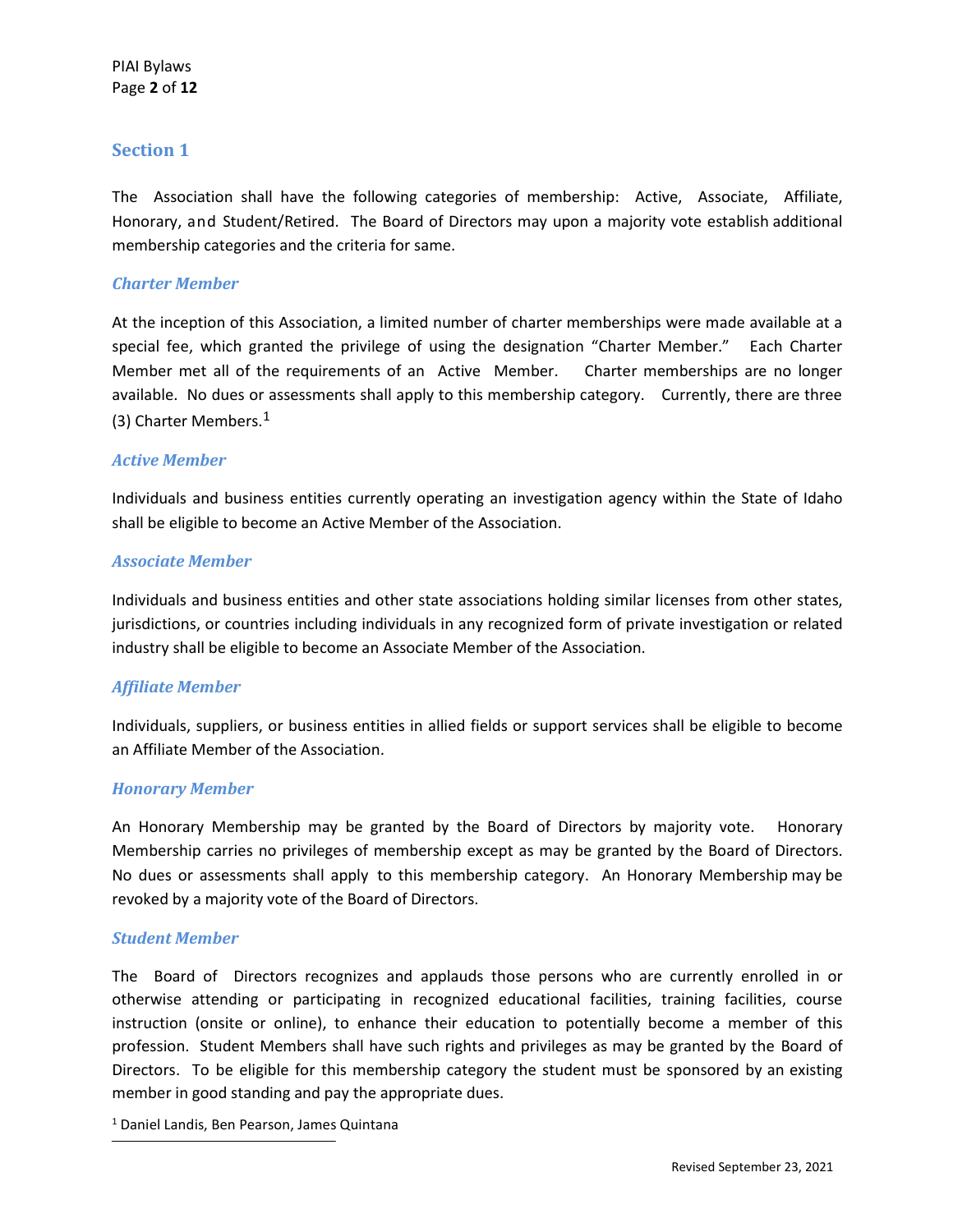New applicants may be asked to complete a membership application which shall be processed by the Membership Committee. Applicants' names may be posted or published to the existing membership for comments. The Membership Committee shall review all applications and consider licensure history, criminal history, reputation, character, and professional conduct. The findings, comments, and recommendations of the Membership Committee shall be presented to the Board of Directors for acceptance or rejection of the application, which shall be decided by a majority vote. All background fees are non-refundable.

## Section 3

No person who is otherwise qualified for membership may be turned down for reasons of financial hardship, upon proof thereof, to the satisfaction of the President or Vice President. All such personal discussions between the member and the President or Vice President regarding personal finances and hardship shall be kept in strict confidence.

#### Section 4

Each member of the Association agrees to be bound by the Association's Code of Ethics as may be adopted or amended by the Board of Directors, the Bylaws, any amendments or modifications thereto, and by the lawful actions of the Board of Directors or voting members of the Association.

## Section 5

No member of the Association shall be personally liable for the debts or obligations of the Association, nor shall any member have the authority to enter into any contracts or agreements on behalf of the Association without the advance prior authority of the Board of Directors, except as otherwise provided herein.

#### Section 6

Membership in good standing is defined as being current in all financial obligations to this Association and not currently under discipline by the Board of Directors.

## Article IV. Meetings and Voting

#### Section 1

Active Members shall be entitled to attend the Association's annual meeting, any regular or special meeting, and any regularly-scheduled event; and may exercise other privileges as may be granted by the Board of Directors.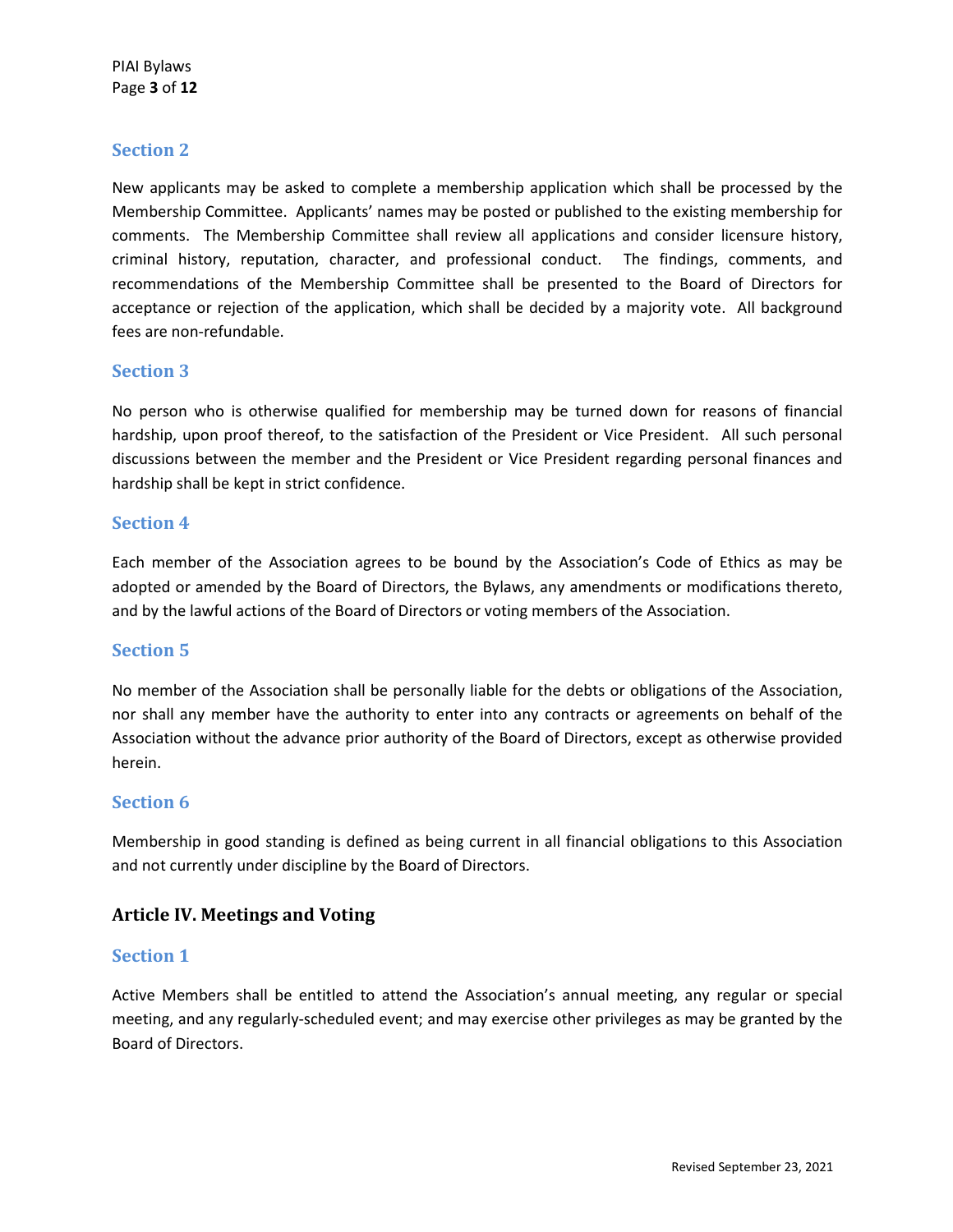Associate Members may attend the Association's annual meeting, any regularly-scheduled event, and may exercise other privileges as may be granted by the Board of Directors.

All other members shall be entitled to attend the Association's annual meeting and may exercise other privileges as may be granted by the Board of Directors.

Amendments or Changes to the Bylaws, Code of Conduct, Mission, Organizational Structure, or Governing Policies must be provided in writing (Ballot) to the Board of Directors by a Member. Any transaction involving the above-noted changes, the use or source of Association assets, or human resource allocation must be brought to the Board for a discussion and vote in a face-to-face meeting in person and/or via video conference using the following Voting Procedures.

Voting Procedures: The President is the Presiding Officer for matters requiring a vote. The President may designate another Board member as Presiding Officer. The Ballot may be passed with a majority vote of fifty-one percent (51%) by the Board using the following procedure: A member states a motion, "I move that…" The statement should be specific, clear, and concise as to leave no uncertainty as to the meaning of the motion. An eligible voter seconds the motion by stating, "Seconded." This does not mean the voter seconding the motion agrees with the motion, but rather agrees that the motion should be discussed. If the motion is not seconded it is lost. Once seconded, the Presiding Officer repeats the motion and calls for any discussion. At the cessation of the discussion, the Presiding Officer moves to "close the debate." If all are in agreement, the motion to close the debate is seconded by an eligible voter. A vote is then taken on the motion and the Presiding Officer determines which way the majority voted. Votes may be taken by raising hands, roll call, ballot, or stating "aye," "no," or "abstain.". The President has the right to Veto any passed Ballot with full disclosure of Cause to the Board. Following the discussion of Cause, the Ballot may go back to the Board for a final vote. The Ballot must then pass with a majority vote of seventy percent (70%) by the Board. Any discussion/vote regarding human resource allocation will be conducted in an Executive Board session.

## Section 2

The date, time, and location of the annual meeting of the membership of the Association shall be determined by the Board of Directors.

## Section 3

Notice of the date, time, and place of the annual meeting shall be published to the membership not less than four (4) weeks prior thereto.

#### Section 4

All meetings of the Association will be within the State of Idaho.

## Section 5

All meetings will be set up to discuss the future and function of our industry.

#### Section 6

The annual meeting of the Association shall be open to all categories of membership.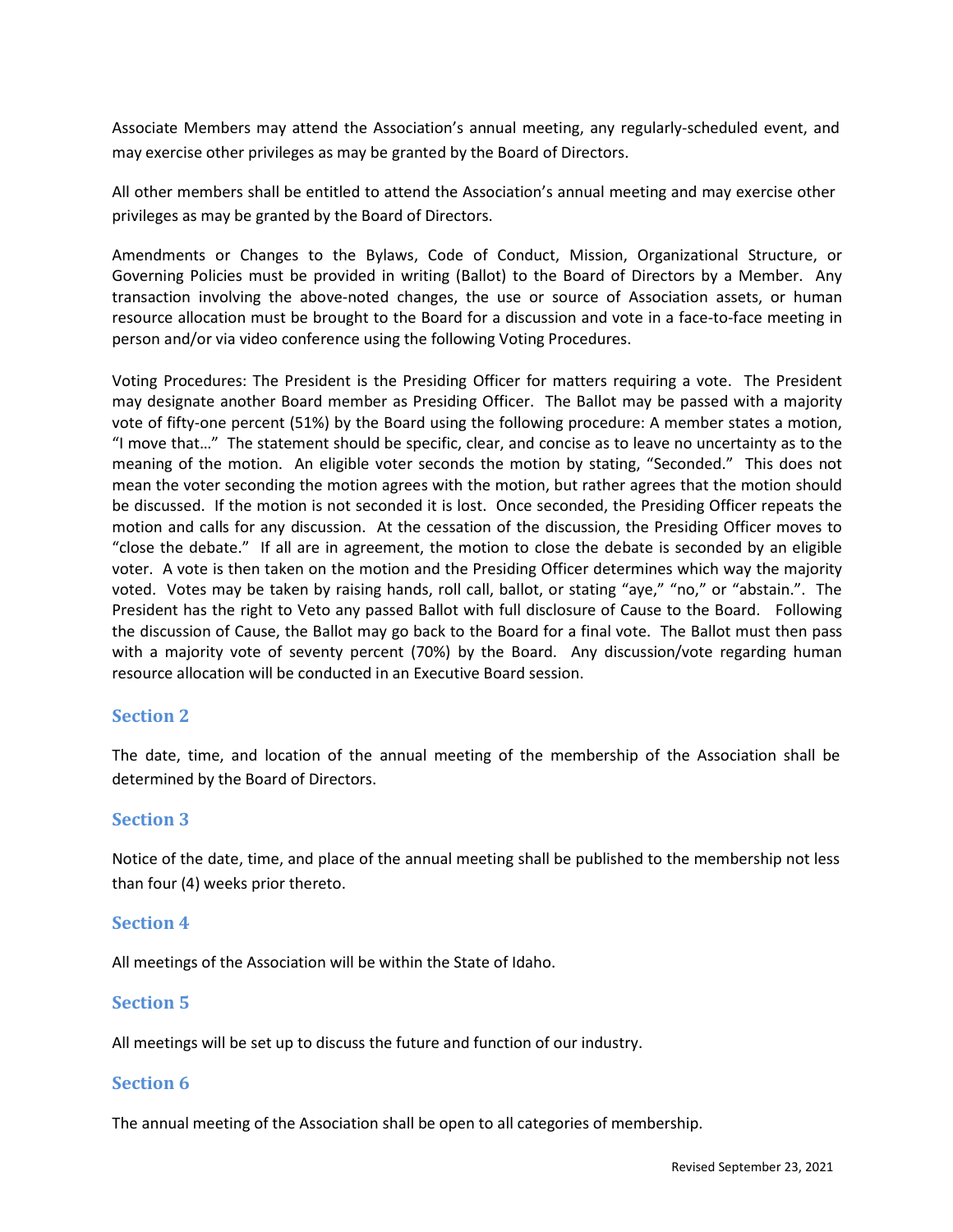Meetings including voting of the Board of Directors, the Executive Committee, or any other committee must be conducted in-person or via video conference.

The annual meeting shall be conducted in person. The Board of Directors may utilize available technologies to allow remote attendance for members unable to attend otherwise.

## Section 8

The Association shall hold at least one Board of Directors meeting per calendar year.

# Article V. Board of Directors

#### Section 1

The term of office of President or Vice President shall be four (4) years with the option to run again. A Member must be a Board Member and serve a minimum of one full term in office to be eligible to run for President. The President will be chosen by a majority vote of Active Members. The Secretary, Treasurer, and Directors shall serve until their successors have been duly elected and for a period of three (3) years with the option to run again. All Officers and Directors except for President will be chosen by a majority vote of the Board and must be a member in good standing. Any elected Officer or Director who no longer meets membership requirements, or whose membership has been revoked or suspended by the Board of Directors, or whose Idaho business has been dissolved or suspended, or who has been convicted of a felony or crime of moral turpitude, wheresoever situated, shall be deemed to have resigned the position.

## Section 2

The Board of Directors by majority vote may from time to time honor any person who has had significant long-term involvement with the Association for its benefit or the benefit of the industry.

## Section 3

Members of the Board of Directors are expected to attend regular and special board meetings and actively participate in at least one operating committee or hold office. Any member of the Board of Directors, who without having been previously excused by the President or the Vice President, misses three (3) meetings of the Board of Directors during the fiscal year shall be automatically dismissed from their position on the Board of Directors.

## Section 4

Any vacancy occurring on the Board of Directors, including any vacancy created by an increase in the number of Directors, resignation, or incapacity may be filled by an affirmative vote of a majority of the remaining Directors. A Director so chosen to fill a vacancy shall hold office only until the next election of Directors at the annual meeting. A member of the Board of Directors may request the President or the Vice President to allow a temporary leave of absence due to personal or medical reasons, and if granted, all obligations shall cease until their return. In that event, the time period requested for absence must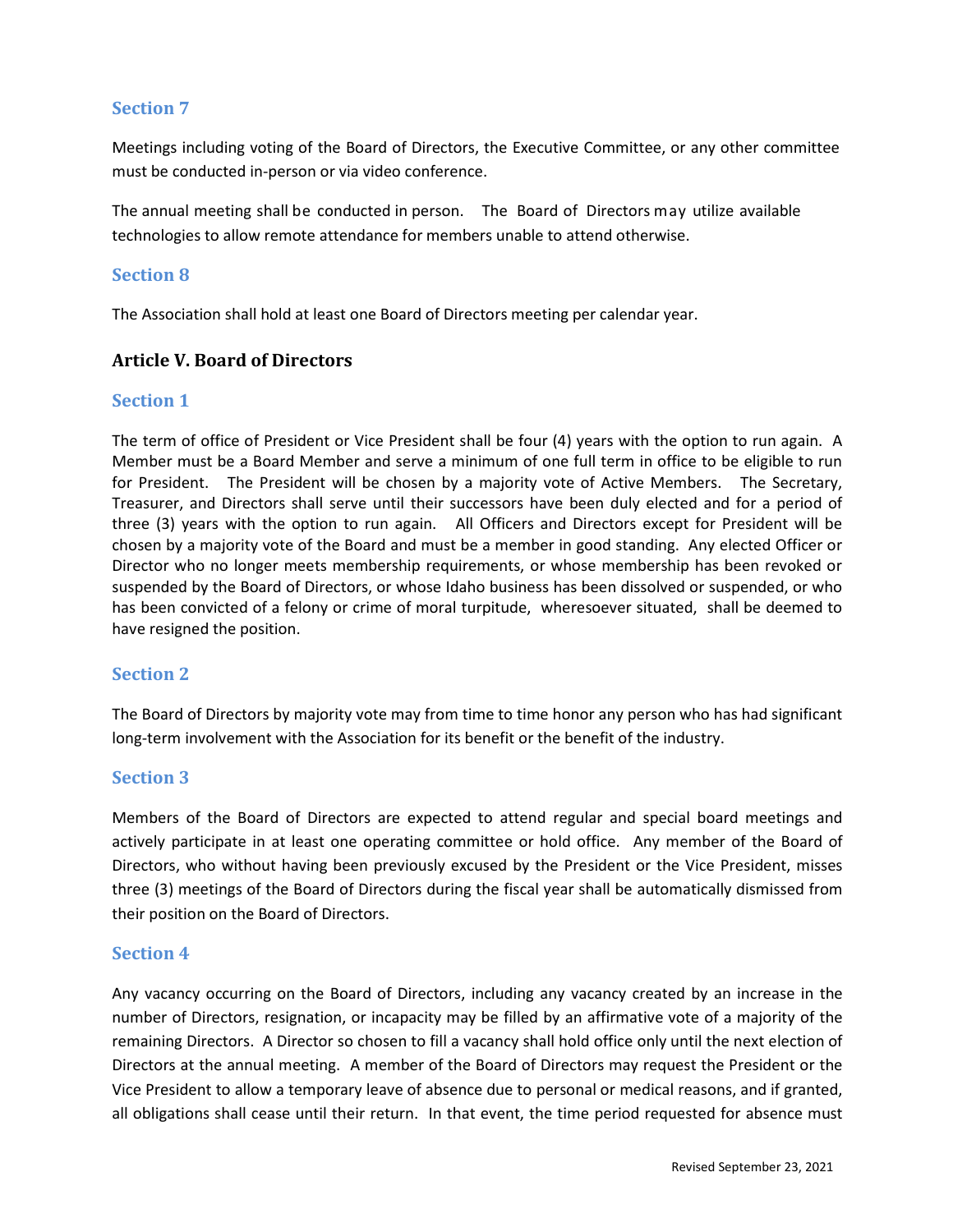be reasonable under the situation presented so as not to adversely affect the continuing operation of the Association.

## Section 5

All corporate powers shall be exercised by and under the authority of the Executive Committee. The fiscal year of the Association shall be from January  $1<sup>st</sup>$  through December 31 $<sup>st</sup>$ .</sup>

# Section 6

There shall be a minimum of one meeting of the Board of Directors per calendar quarter, the date and location of which is to be determined by the Executive Committee. Other meetings may be called at the discretion of the President, the Vice President, or by the written request of three (3) members of the Board of Directors in good standing.

# Section 7

Board Members shall serve as such without compensation; however, with Board of Director approval and proper documentation, Board Members may be reimbursed for actual out-of-pocket expenses for expenditures made on behalf of the Association, providing there are funds available. All receipts must be provided.

## Section 8

The Board of Directors shall establish the amount that each member category shall contribute to the Association as dues for each fiscal year. The Board shall also have the right to determine that there are no dues, based upon concurrence of availability of other sources of revenue such as fundraising, donations, payment for certificates, training, or other Association material or logo-bearing products. Participation in events by any member who is financially incapable of contributing may be waived, or the financial requirement may be waived, at the discretion of the President or the Vice President. Any such personal discussions between the member and the President or the Vice President regarding personal finances and hardship shall be kept in strict confidence.

## Section 9

All Directors and members shall advise the Vice President of any fundraising activities for approval prior to the commencement of the activity.

## Section 10

The Board is empowered to establish and authorize the use of designations after a member's name by creating criteria for same. Qualifications may be based upon the length of experience, areas of specialties and practice, years of involvement in associations, examination, attendance at specific events, seminars, and so forth, and may include Associate Members.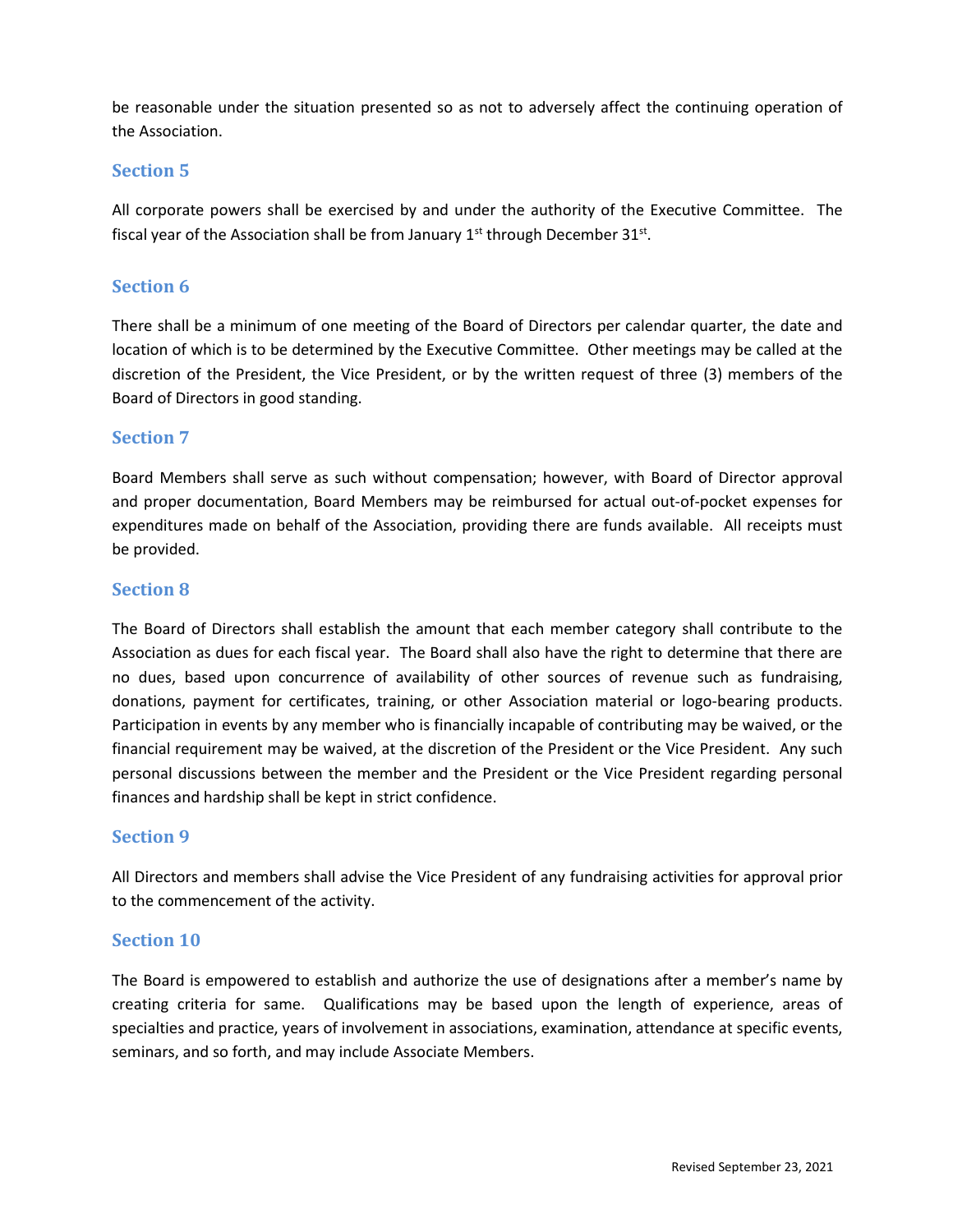The Board encourages members in good standing to utilize the official PIAI logo for advertising on both printed and electronic media. Members are also encouraged to indicate they are members of PIAI in email signatures and other correspondence. Members should keep in mind that the Association seeks a positive image with the public, government, other members, other Associations, and clients. All communications and conduct including the use of the PIAI email newsgroup and social media accounts should be professional and courteous. Disciplinary action ranging from censure to revocation of membership for misuse or inappropriate use of the newsgroup or social media accounts shall be at the discretion of the Board of Directors under the Disciplinary Policy set forth herein. However, the President or the Vice President shall be authorized to immediately suspend the offending member(s) from the use of the newsgroup or social media accounts until the Board of Directors makes a final determination of the permanent disciplinary action to be taken.

## Section 12

In the event of non-renewal, suspension, or revocation of membership, the use of the PIAI logo or any association with the name PIAI or The Private Investigators Association of Idaho must cease immediately.

# Section 13

Membership plaques, certificates, and identification cards are the property of the Association and must be returned to the Association if requested by a majority vote of the Board of Directors.

## Article VI. Executive Committee/Officers

## Section 1

The Executive Committee of the Association shall consist of the President, Vice President, Secretary, and Treasurer. No member of the Executive Committee, Board of Directors, or Committee Members shall be permitted to concurrently be a Committee Member, Board Member, Director, Executive Officer, or any other position that involves the management, operations, or promotion of another association that encompasses private investigations. This shall not apply to an association whose purpose is to support private investigators in one state and that state is not Idaho, or an official state entity, as determined by the Board of Directors.

#### Section 2

The duties of the President are to preside at the annual meeting, attend a minimum of two (2) out-ofstate conferences hosted by other state associations annually, and perform such other duties appropriate to the office. The President must personally meet with the Presidents of all associations in which PIAI is affiliated. A PIAI Board Member may attend a conference(s) in place of the President at the Board's discretion. The President may preside at all meetings of the Executive Committee, Board of Directors, and the membership; enter into contracts duly authorized by the Board of Directors; appoint the Chairperson or Co-Chairpersons of all standing and special committees; attend any Association or Committee meeting; and except for the Nominating Committee act as an ex-officio voting member of any Committee.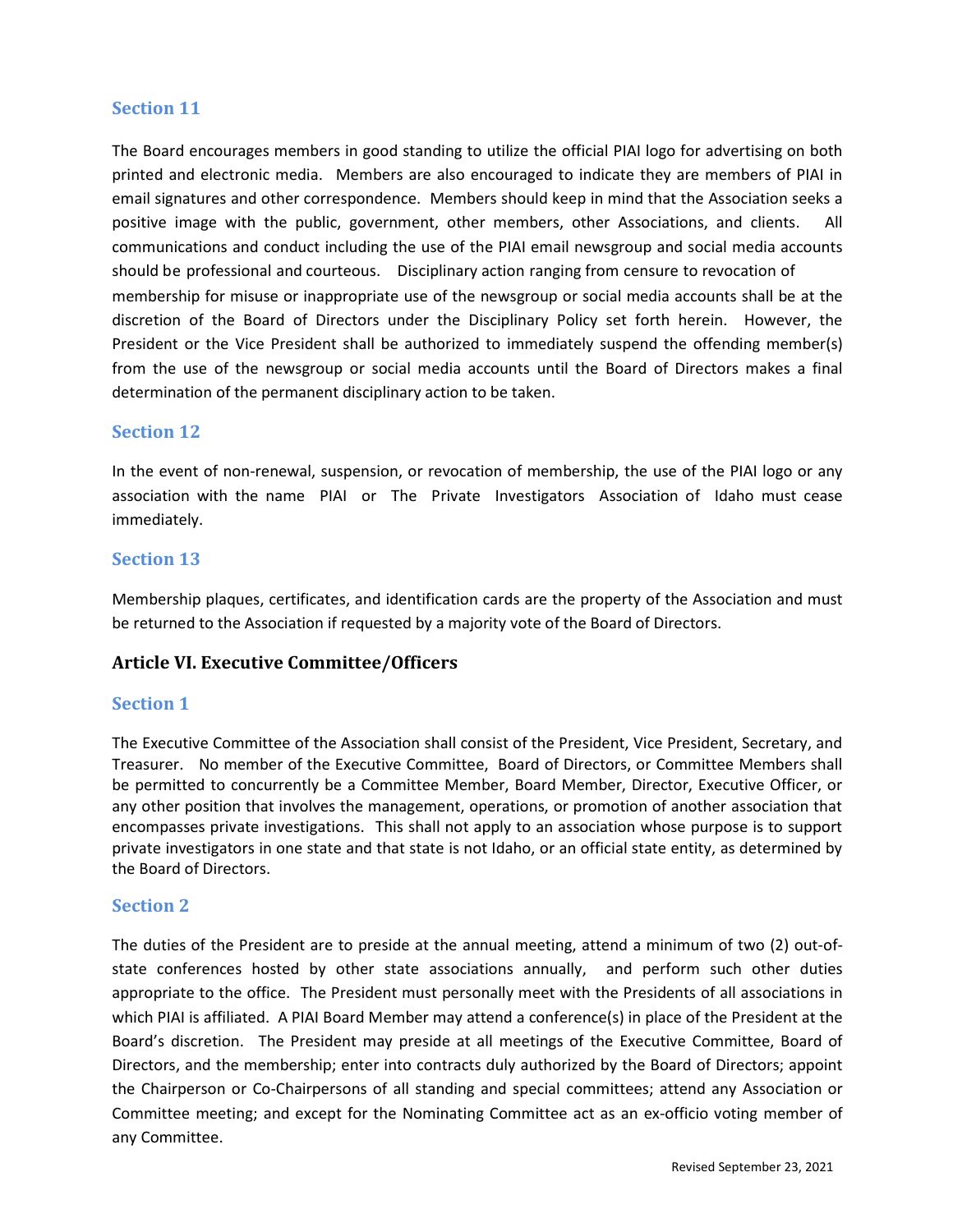The Vice President shall carry out the duties of the President if the latter is not able to do so, shall chair the Fundraising Committee and provide fundraising status reports no less than at each Executive Committee or Board of Directors' meeting. The Vice President shall preside in the absence of the President, or when the President is on leave of absence for no more than one (1) calendar year. The Vice President may preside at all meetings of the Executive Committee, Board of Directors, and the membership; enter into contracts duly authorized by the Board of Directors; appoint the Chairperson or Co-Chairpersons of all standing and special committees; attend any Association or Committee meeting; and except for the Nominating Committee act as an ex-officio voting member of any Committee.

#### Section 4

The Treasurer is responsible for accounting for all financial receipts and disbursements and shall present a financial report at each regularly scheduled Board of Directors meeting, any other time as directed by the Board of Directors, at the Treasurer's initiative, or when asked by the President. There will be no bank account or need for a Treasurer until the Association attendance meets requirements set forth by the President and Vice President. Only Board Members will have access to PIAI business financial accounts. All checks must be signed by either the President or the Vice President.

## Section 5

The Secretary shall keep the minutes of all Board, Executive Committee, and Membership meetings and shall be responsible for distributing such minutes electronically or in writing to all members of the Board at least one (1) week prior to the next regular meeting of the Board of Directors. The Secretary shall maintain a permanent record of the final wording of all motions, including amendments, passed by the Membership, the Board of Directors, and the Executive Committee. The Secretary shall be responsible for maintaining all of the various records of the Association ensuring they are properly maintained by the corporate office and reasonably available when needed or when requested by the Board of Directors or the President. The Secretary shall also be responsible for the distribution and delivery of information and documents when so required by these Bylaws or when so instructed by the President or by the Board of Directors.

#### Section 6

The immediate former President shall be a voting member of the Board, have the right to attend any meeting, shall be considered an advisor, and shall have no specific duties unless authorized by the Board. All former Presidents will be lifelong members.

## Section 7

The Sergeant-At-Arms sets up the venue before the meeting starts and checks that everything is in order before other Board members arrive including organizing equipment and setting up refreshments. If new members are attending their first meeting, the Sergeant greets them and briefs them on protocol and procedures, and welcomes any guests. The sergeant administers sign-in documentation, ensures that the meeting starts on time, and checks that only authorized members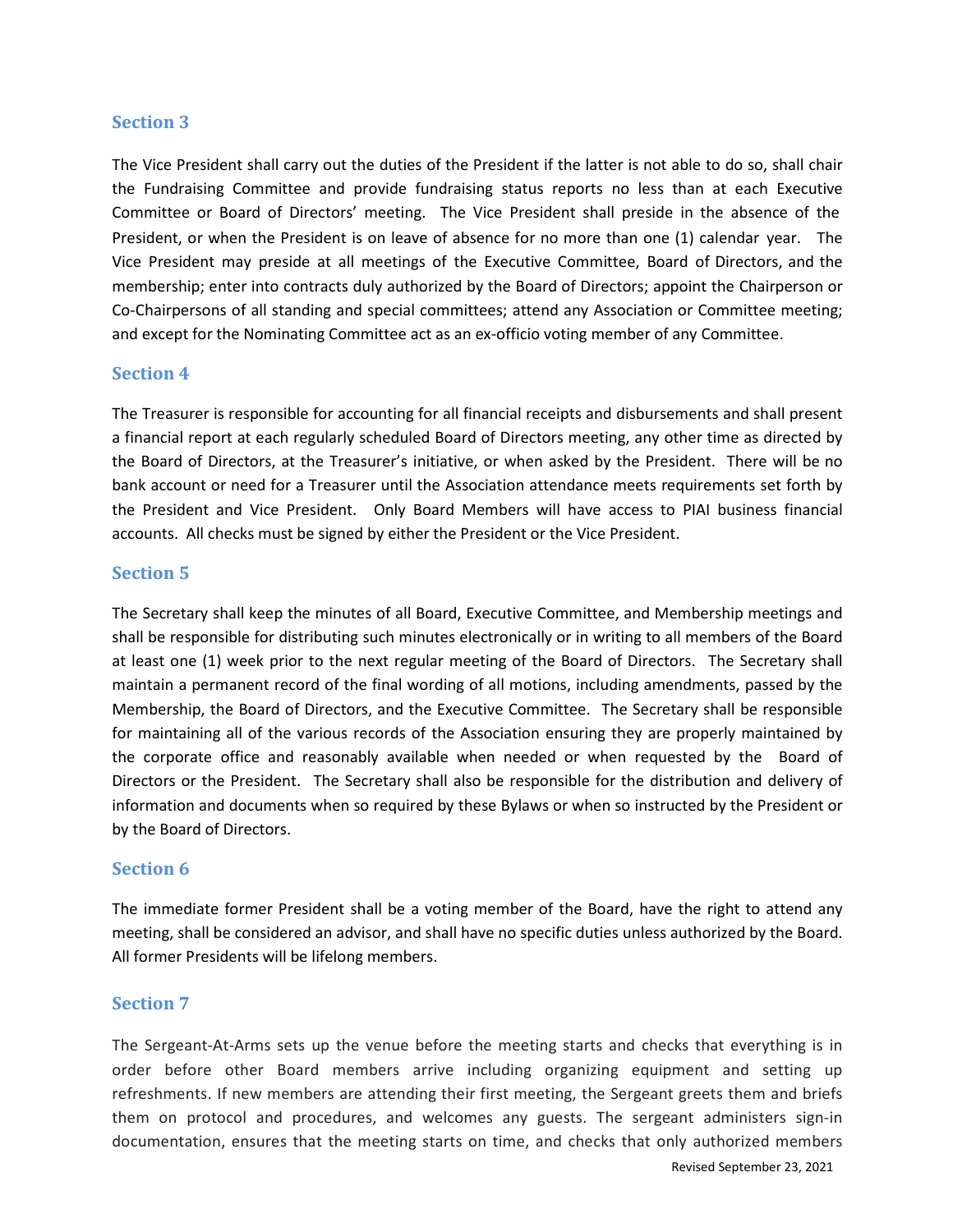are present. During virtual meetings, the Sergeant addresses any potential technical issues. During meetings, the Sergeant-At-Arms keeps order and curtails disruptions. The role may involve some administrative tasks such as collecting ballots, tallying votes, and recording attendance. In addition to Sergeant-At-Arms duties, this director also has to meet his or her responsibilities to the general Board and Committee roles during meetings. The Sergeant-At-Arms typically oversees the cleanup process after meetings, either alone or with the help of other Board members including packing up equipment and materials and restoring the room or hall to its original state after the meeting. The Sergeant is responsible for the safe storage of any equipment, supplies, and property owned by the organization, inventorying them after each meeting, and reordering supplies when needed.

# Article VII. Standing and Special Committees

The President or the Vice President shall appoint Chairpersons of all Standing and Special Committees necessary to conduct the business of the Association and shall report those names to the Board of Directors and Membership no later than at its next meeting. Chairpersons that are not already Executive Committee members are General Board members for the duration of their term and have one Committee vote. Chairpersons shall be responsible for appointing their Committee members with the President's or Vice President's approval and are to notify the Board of Directors of those persons selected within twenty (20) days after appointment, except for the Nominating Committee. Committee members who are not officers or Chairs do not have a Board vote. The President or the Vice President may appoint Co-Chairpersons, and in that event, the Co-Chairs shall each have one Committee vote. The Executive Committee shall have the right to determine which Standing Committee shall be activated for that fiscal year.

The Standing Committees may include but are not limited to the following:

- $\cdot$  Finance
- Fundraising
- $\cdot$  Social Events
- Grievance/Ethics
- $\cdot$  Education
- Communications/Website
- Newsletter
- Nominating
- Membership

All Chairpersons and Co-Chairs of Committees must be "Active" category members except as otherwise provided herein. All such committees of the Association, as well as all other committees established from time to time by the President, the Vice President, or by a majority vote of the Board of Directors, shall function subject to and under the direction of the Board of Directors.

# Article VIII. Nominating Committee

The Nominating Committee shall consist of the Executive Committee.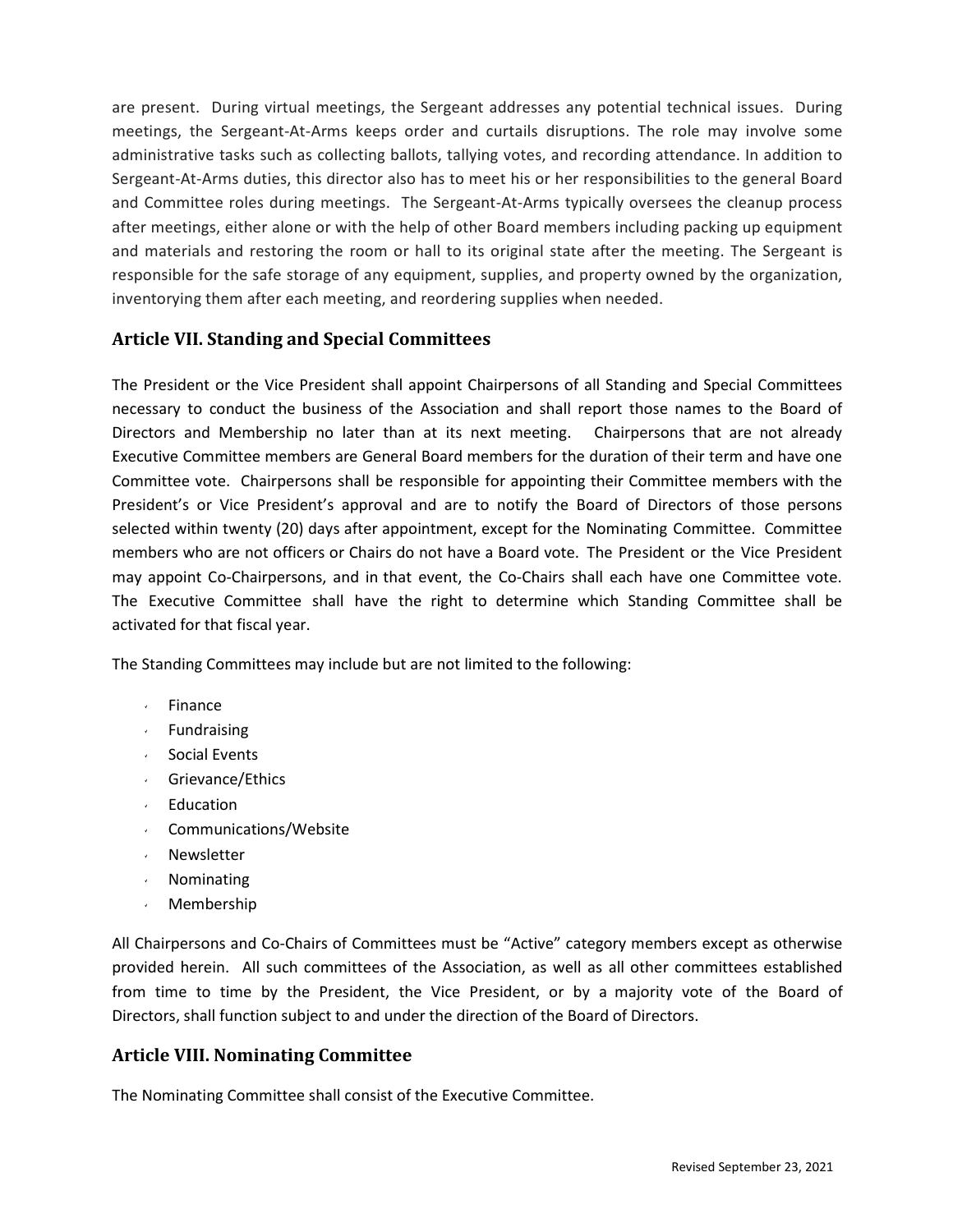# Article IX. Bylaw Amendments

The Bylaws may be amended at any regular meeting or special meeting of the Board of Directors by a majority vote of the Board of Directors provided the amendments(s) have been submitted in writing to the Board of Directors and emailed to the PIAI general membership no less than two (2) weeks prior to the meeting at which the amendments will be voted. The exception is any new changes resulting from a discussion of the submitted, proposed amendments that do not alter administrative procedures and are approved by a majority vote of the Board of Directors may be implemented. Executive Committee changes to grammar and formatting of any Association document do not require pre-submission to the membership or a vote by the Board of Directors. Copies of the current Bylaws and copies of any proposed changes shall be available for examination at the Association's place of business. The President and the Vice President must sign the amended Bylaws for the amendment(s) to become valid.

All member-proposed changes to the Bylaws shall be submitted to the President or the Vice President for review, evaluation, modification, or rejection and thereafter submitted with its recommendation to the Board of Directors. Any changes suggested by the Board of directors shall be resubmitted to the Bylaws Committee for input, evaluation, modification, or rejection and then resubmitted to the Board of Directors. Bylaw changes shall take effect immediately upon approval of a majority vote by the Board of Directors.

# Article X. Disciplinary Procedures

## Section 1

The decision of the Board of Directors shall be final.

## Section 2

The Board of Directors or Executive Committee may suspend or revoke any of the following: membership, Board, or Committee position for adequate reason by a majority vote. Grounds constituting "cause" are determined by the Board of Directors in its sole discretion. In the event that any actions or complaints are filed against a member, wheresoever situated, the Board of Directors shall determine whether the member is in good standing, based upon the facts and circumstances presented. Should the actions or complaints be dismissed, with a determination of no culpability, the member shall be immediately reinstated. A member declared not in good standing for cause, by a finding of culpability, is permitted to utilize the procedures set forth in this Article for reinstatement.

# Section 3

A person whose membership in the Association has been suspended or judged not in good standing may request readmission and return to a status of good standing in the Association. If membership has been revoked a new application is required.

Revised September 23, 2021 A) The Board of directors may on a case-by-case basis determine the period of time which must elapse after the application of disciplinary action before a request for readmission to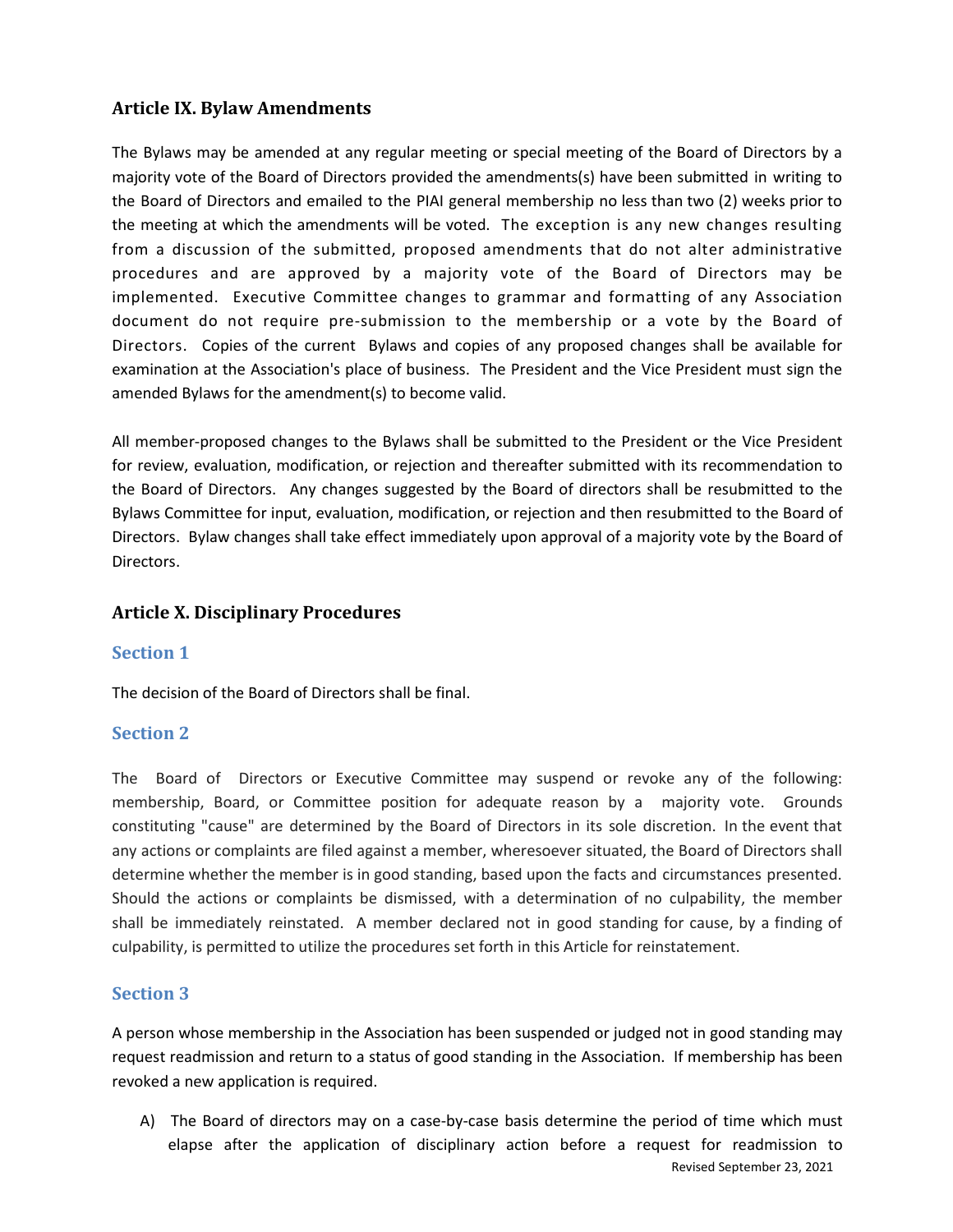membership may be filed. In no event shall that be less than thirty (30) days. An individual whose membership in the Association has been revoked must submit a new application for membership to the Association to the Membership Committee for its consideration. When considering such an application the Committee shall give weight to the former member's compliance with the terms and conditions of any assessed former disciplinary action, whether or not the individual currently meets the requirements for membership in a membership category and whether or not readmission of the individual is in the best interest of the Association.

B) The decision of the Board of Directors shall be final.

# Section 4

A member may be disciplined based upon the good faith determination of the Board of Directors that the member has violated these Bylaws, the Code of Ethics of this Association, or has engaged in conduct materially and seriously prejudicial to the purposes and best interests of the Association or its members. Such discipline may include but shall not be limited to a reprimand, censure, suspension or removal from any office or committee, or revocation of membership in the Association. Should the Board of Directors determine that grounds exist for the discipline of a member, the following procedures shall be followed:

- A) The Member shall be given no less than two (2) weeks' notice of the date, time, place, and reason(s) for the meeting of the Board of Directors and invited to attend said meeting, at which time the recommendation for disciplinary action will be presented after all matters have been heard, considered, and reviewed. Notice may be given by United States Certified Mail, any courier service who can supply proof of delivery, a process server, by a national delivery company addressed to the Member's last known address as shown in the Association's records, by personal delivery, or by email.
- B) The Member shall be allowed to be heard by the Board of Directors by one or more of the following methods: orally, in writing, or by a representative to challenge the reasons for the proposed disciplinary action.
- C) After all matters relevant to the proposed disciplinary action have been heard, considered, and reviewed by the Board of Directors, the Board of Directors shall be called into Executive Session to determine whether the Member should be disciplined and, if so, the extent of the disciplinary action. The votes on these questions shall require a two-thirds majority.
- D) No Member of the Board of Directors against whom disciplinary action is being considered is eligible to participate in or attend the Executive Session of the Board of Directors at which the final determination shall be made.
- E) Let it be known that no member of the Private Investigators Association of Idaho will ever for any reason whatsoever publicly bad mouth, demean, or degrade another member's character. Such action is cause for dismissal from the Association.
- F) Our Association is committed to supporting our industry by promoting unity in our field of work.

## Article XI. Profits and Distribution of Assets upon Dissolution

No individual, trust, or business entity shall ever receive any dividends or profits from the undertakings of the Association, and all profits derived, if any, shall be maintained by the Association and be used solely and exclusively for the advancement of the Association and its goals. Upon dissolution of this